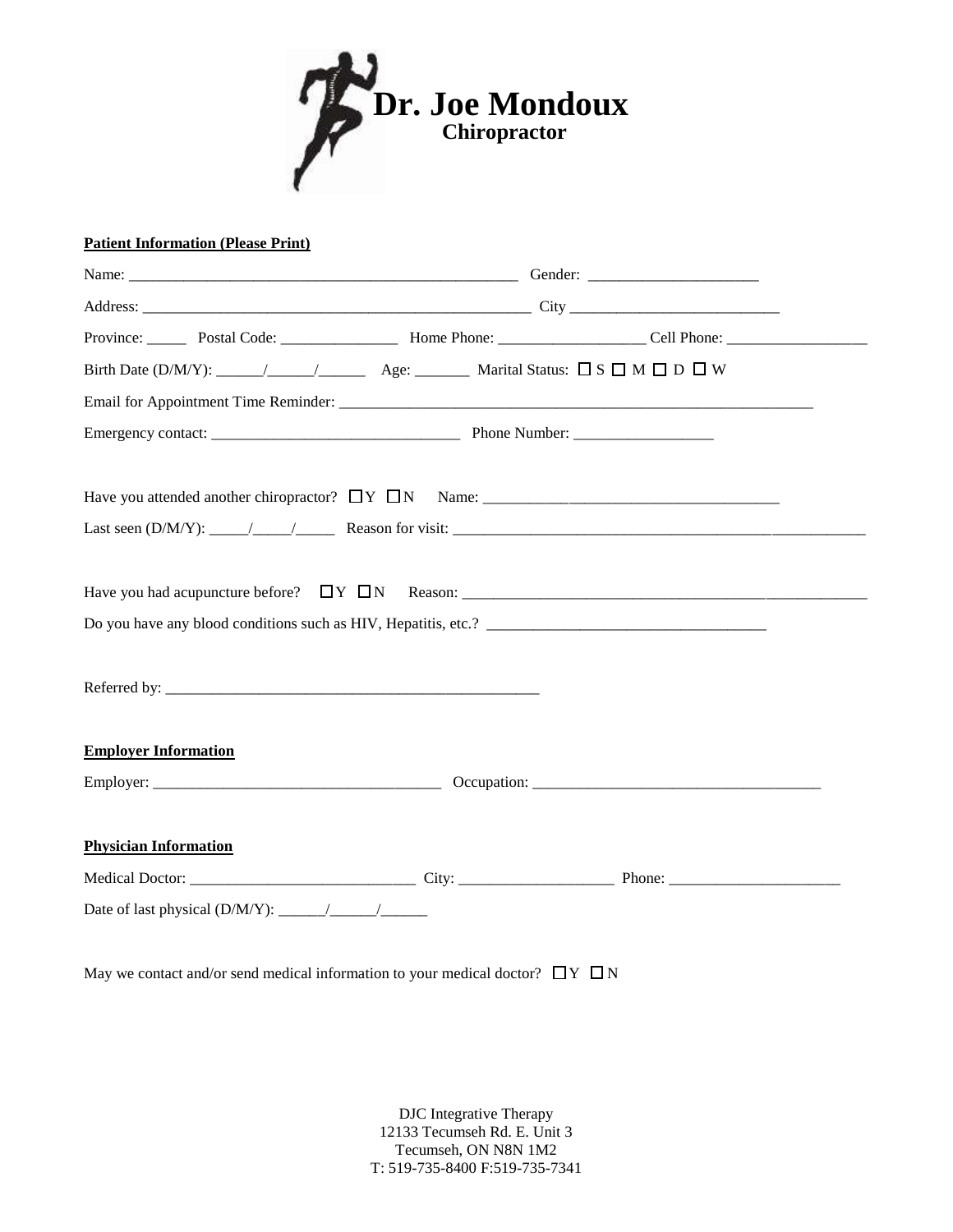## **Information of Condition**

What is the main reason for this visit? \_\_\_\_\_\_\_\_\_\_\_\_\_\_\_\_\_\_\_\_\_\_\_\_\_\_\_\_\_\_\_\_\_\_\_\_\_\_\_\_\_\_\_\_\_\_\_\_\_\_\_\_\_\_\_\_\_\_\_\_\_\_\_\_\_\_\_\_\_

When did this problem start? \_\_\_\_\_\_\_\_\_\_\_\_\_\_\_\_\_\_\_\_\_\_ How? \_\_\_\_\_\_\_\_\_\_\_\_\_\_\_\_\_\_\_\_\_\_\_\_\_\_\_\_\_\_\_\_\_\_\_\_\_\_\_\_\_\_\_\_\_\_\_\_

Any additional complaints? \_\_\_\_\_\_\_\_\_\_\_\_\_\_\_\_\_\_\_\_\_\_\_\_\_\_\_\_\_\_\_\_\_\_\_\_\_\_\_\_\_\_\_\_\_\_\_\_\_\_\_\_\_\_\_\_\_\_\_\_\_\_\_\_\_\_\_\_\_\_\_\_\_\_\_\_\_\_

On the diagram below, please indicate where you are experiencing pain right now and use the appropriate symbol as indicated  $\Theta$  $\Omega$  $\bigcap$ 

| Ache                                                                                 | 11111111111                   |                                               |                                                                                             |  |  |  |  |
|--------------------------------------------------------------------------------------|-------------------------------|-----------------------------------------------|---------------------------------------------------------------------------------------------|--|--|--|--|
| <b>Burning</b>                                                                       | <b>BBBBB</b>                  |                                               |                                                                                             |  |  |  |  |
| Numbness                                                                             | <b>NNNNN</b>                  |                                               |                                                                                             |  |  |  |  |
| Pins & Needles $++++++$                                                              |                               |                                               |                                                                                             |  |  |  |  |
| Stabbing                                                                             | <b>XXXXX</b>                  |                                               |                                                                                             |  |  |  |  |
| <b>Stiffness</b>                                                                     | <b>AAAAAAAA</b>               |                                               |                                                                                             |  |  |  |  |
| Weakness                                                                             | <b>WWWW</b>                   |                                               |                                                                                             |  |  |  |  |
| Please make a slash through this line as to the level of your current pain           |                               |                                               |                                                                                             |  |  |  |  |
|                                                                                      |                               |                                               |                                                                                             |  |  |  |  |
| The symptoms are (Please Circle):                                                    | Constant<br>Worse in the a.m. | Intermittent<br>Worse in the p.m.             | Worse with movement<br>Better with movement<br>Getting better<br>Getting worse<br>No change |  |  |  |  |
| I am experiencing (Please Circle):<br>Fever                                          | Numbness                      | Weakness                                      | Swelling Weight changes Night Sweats                                                        |  |  |  |  |
|                                                                                      |                               | Changes in bowel/bladder frequency or urgency |                                                                                             |  |  |  |  |
| What makes your symptoms worse? (Please Circle)                                      |                               | Standing                                      | Walking Lifting<br>Exercise                                                                 |  |  |  |  |
| Bending<br>Twisting                                                                  | Sitting                       | Coughing/Sneezing Lying Down: Side            | Stomach<br>Back                                                                             |  |  |  |  |
| Using Stairs: Up                                                                     | Down<br>Both                  |                                               | Other:                                                                                      |  |  |  |  |
| What makes your symptoms better? (Please Circle)<br>Rest<br>Elevation<br>Ice<br>Heat |                               |                                               |                                                                                             |  |  |  |  |
|                                                                                      |                               |                                               |                                                                                             |  |  |  |  |
|                                                                                      |                               |                                               |                                                                                             |  |  |  |  |

DJC Integrative Therapy 12133 Tecumseh Rd. E. Unit 3 Tecumseh, ON N8N 1M2 T: 519-735-8400 F:519-735-7341